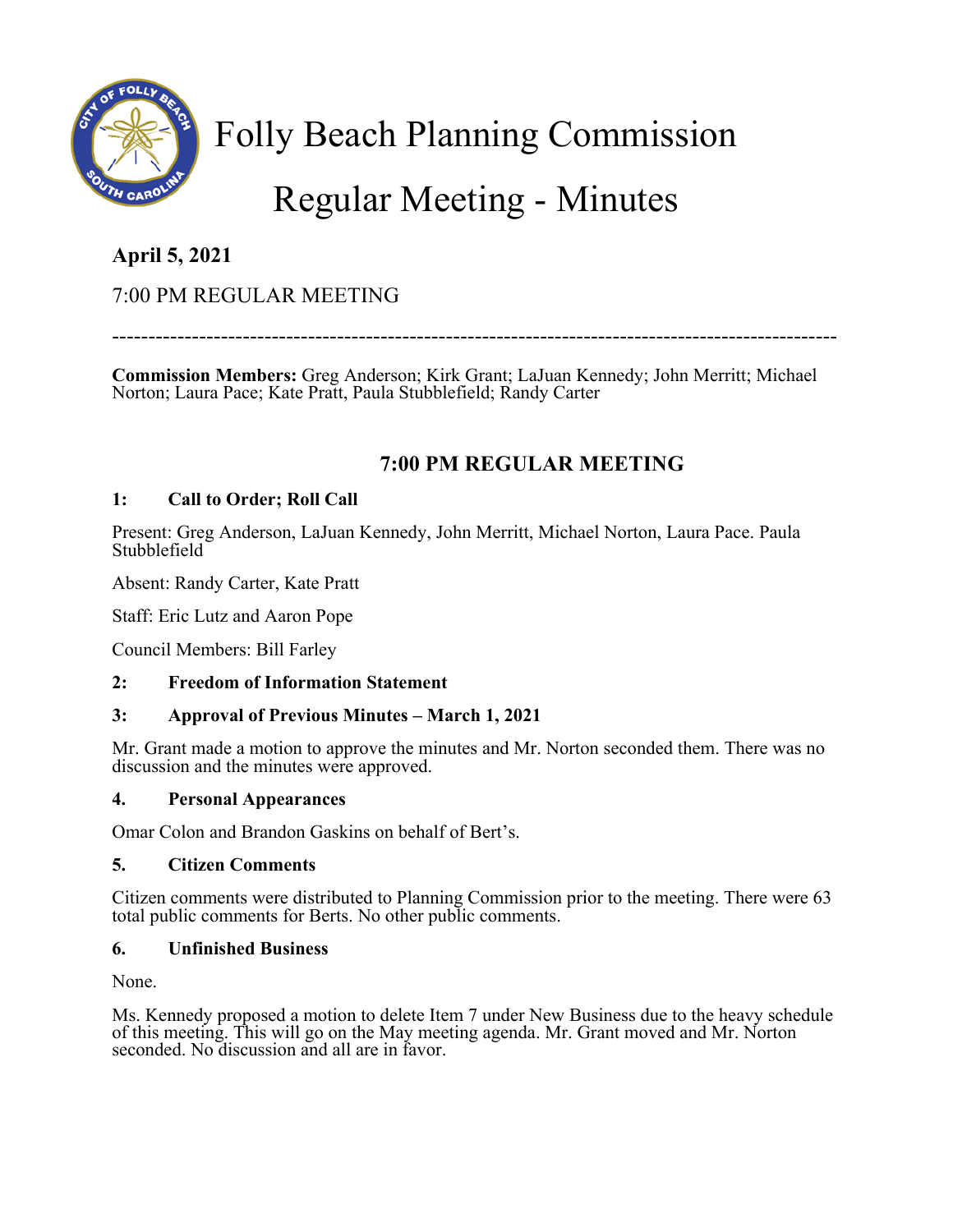#### **7. New Business**

#### **1) Preliminary Plat: Subdivision of TMS #328-10-00-141 into Lots 7, 8, & 9**

- Lot 7 will be donated, use or purpose has not been determined and it is not required to review. City just reviews if it meets the ordinance. This cannot be done at staff level because it does not meet access and there is an easement agreement. Staff had a discussion on utility and sewer availability and a letter Is being drafted by the utility director and will be submitted with final plat review. Planning Commission asked for staff recommendation and staff says it complies with the ordinance so it should be approved.
- LaJuan made a motion to approve the preliminary plat and it was seconded by Mr. Norton. All voted yes.
- **2) Ordinance 08-21: An Ordinance Amending Chapter 168 (Nonconformities) Of the Folly Beach Code of Ordinances, Section 168.02.07 (Substantial Improvement) by Allowing Nonconforming Uses to Remain by Result of Substantial Improvement in the IC, RTF, and DC Districts.**
	- There was a motion by Paula to approve the ordinance and seconded by Mr. Norton. Staff explained the nonconforming use and what districts are affected with the implications.
	- All voted yes. And the ordinance is recommended to Council.
- **3) Ordinance 10-21: An Ordinance Amending Chapter 152 (Flood Damage Prevention) Of the Folly Beach Code of Ordinances) By Increasing the Freeboard From 2' To 4' And Regulating Shaded X and X Zones Due to The Change of the Flood Insurance Rate Maps and Overall Drop in Base Flood Elevations Throughout the City of Folly Beach.**
	- There was a motion by Mr. Merritt to approve the ordinance and seconded by Mr. Norton. Staff explained changes in the flood maps, lack of quality data behind the modeling, the commitment to planning for Sea Level Rise, and the benefits to the CRS community.
	- All voted yes. And the ordinance is recommended to Council.
- **4) Ordinance 11-21: An Ordinance Amending Chapters 161 (Definitions), 163 (Zoning Districts), 164 (Use Standards), 165 (Dimensional Standards), And 166 (Development Standards) of the Folly Beach Code of Ordinances) By Changing the Reference Point of the Max Height Requirement from the Base Flood Elevation to the Top of the First Living Floor Surface Due to the Change of The Flood Insurance Rate Maps and Overall Drop in Base Flood Elevations Throughout the City of Folly Beach.**
	- Motion was made by Mr. Norton to approve the ordinance and seconded by Mr. Anderson. Staff explained that with the changes in the flood maps, that the reference point for max height should also change to allow for people to make the choice to elevate higher and use parking underneath home.
	- Mr. Grant moved to table this as he did not understand the concept. This also tables Ordinance 10-21 as they must be recommended as a package. It was seconded by Mr. Merritt. The ordinance is passed and tabled until next meeting.